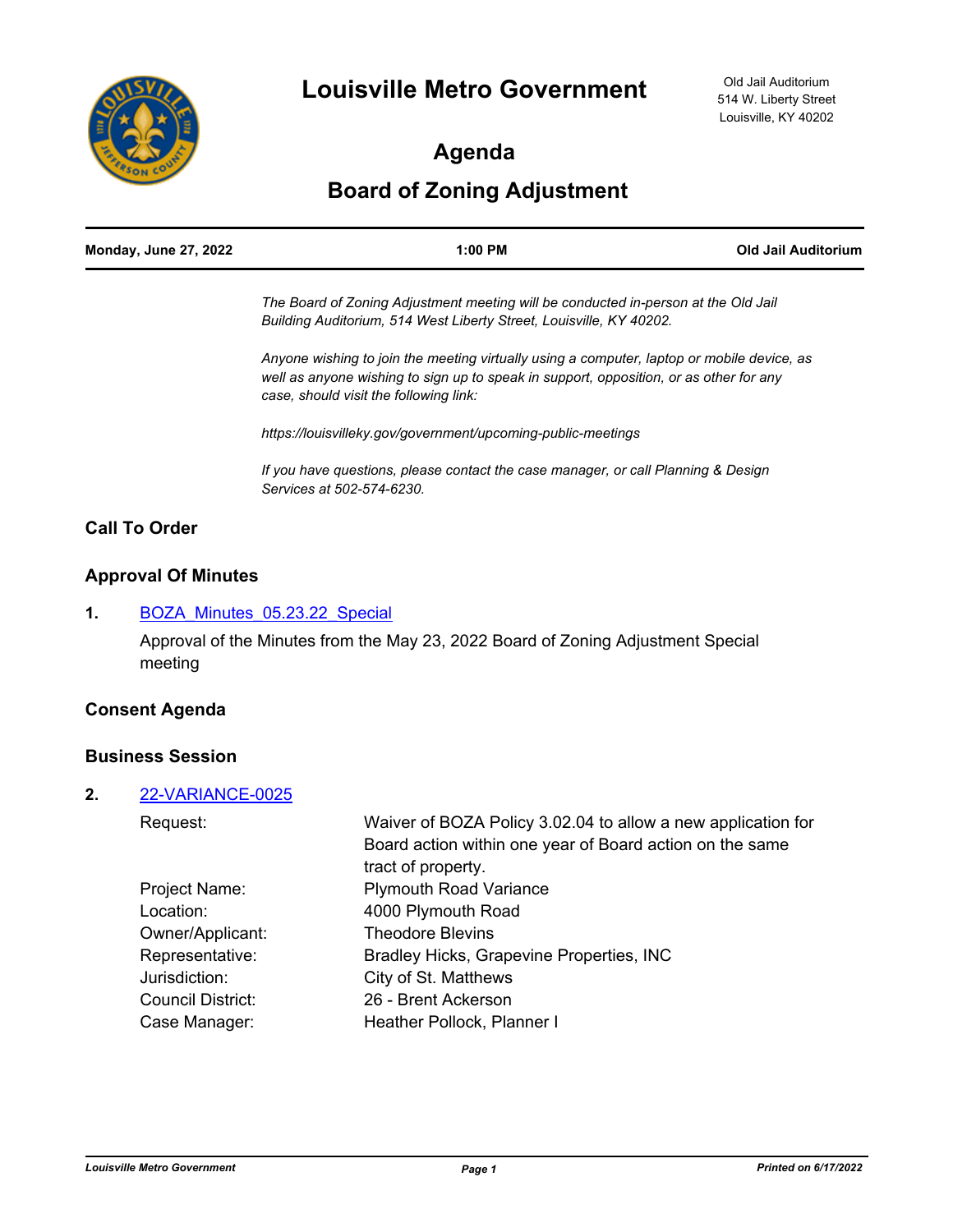#### **3.** [22-VARIANCE-0079](http://louisville.legistar.com/gateway.aspx?m=l&id=/matter.aspx?key=60820)

| Request:                 | Variance to allow an addition to encroach into the side yard |
|--------------------------|--------------------------------------------------------------|
|                          | setback                                                      |
| Project Name:            | <b>Lightfoot Road Variance</b>                               |
| Location:                | 495 Lightfoot Road                                           |
| Owner/Applicant:         | Jodi & Michael Noble                                         |
| Representative:          | Melody Masoud, Amlung Construction Co, INC.                  |
| Jurisdiction:            | City of Mockingbird Valley                                   |
| <b>Council District:</b> | 16 - Scott Reed                                              |
| Case Manager:            | Heather Pollock, Planner I                                   |

## **Public Hearing**

#### **4.** [21-VARIANCE-0134](http://louisville.legistar.com/gateway.aspx?m=l&id=/matter.aspx?key=58861)

| Request:                 | Variance to allow a deck to encroach into the side yard and |
|--------------------------|-------------------------------------------------------------|
|                          | front yard setbacks                                         |
| Project Name:            | <b>Hoertz Avenue Variance</b>                               |
| Location:                | 1314 Hoertz Avenue                                          |
| Owner/Applicant:         | Katrina Miller                                              |
| Representative:          | Cliff Ashburner, Dinsmore & Shohl, LLP                      |
| Jurisdiction:            | Louisville Metro                                            |
| <b>Council District:</b> | 15 - Kevin Triplett                                         |
| Case Manager:            | Heather Pollock, Planner I                                  |
|                          |                                                             |

## **5.** [22-VARIANCE-0027](http://louisville.legistar.com/gateway.aspx?m=l&id=/matter.aspx?key=60813)

Request: Variance to allow a deck to encroach into the side yard setback Project Name: Forrest Street Variance Location: 1000 Forrest Street Owner/Applicant: Jeremy Collins Jurisdiction: Louisville Metro Council District: 15 - Kevin Triplett Case Manager: Heather Pollock, Planner I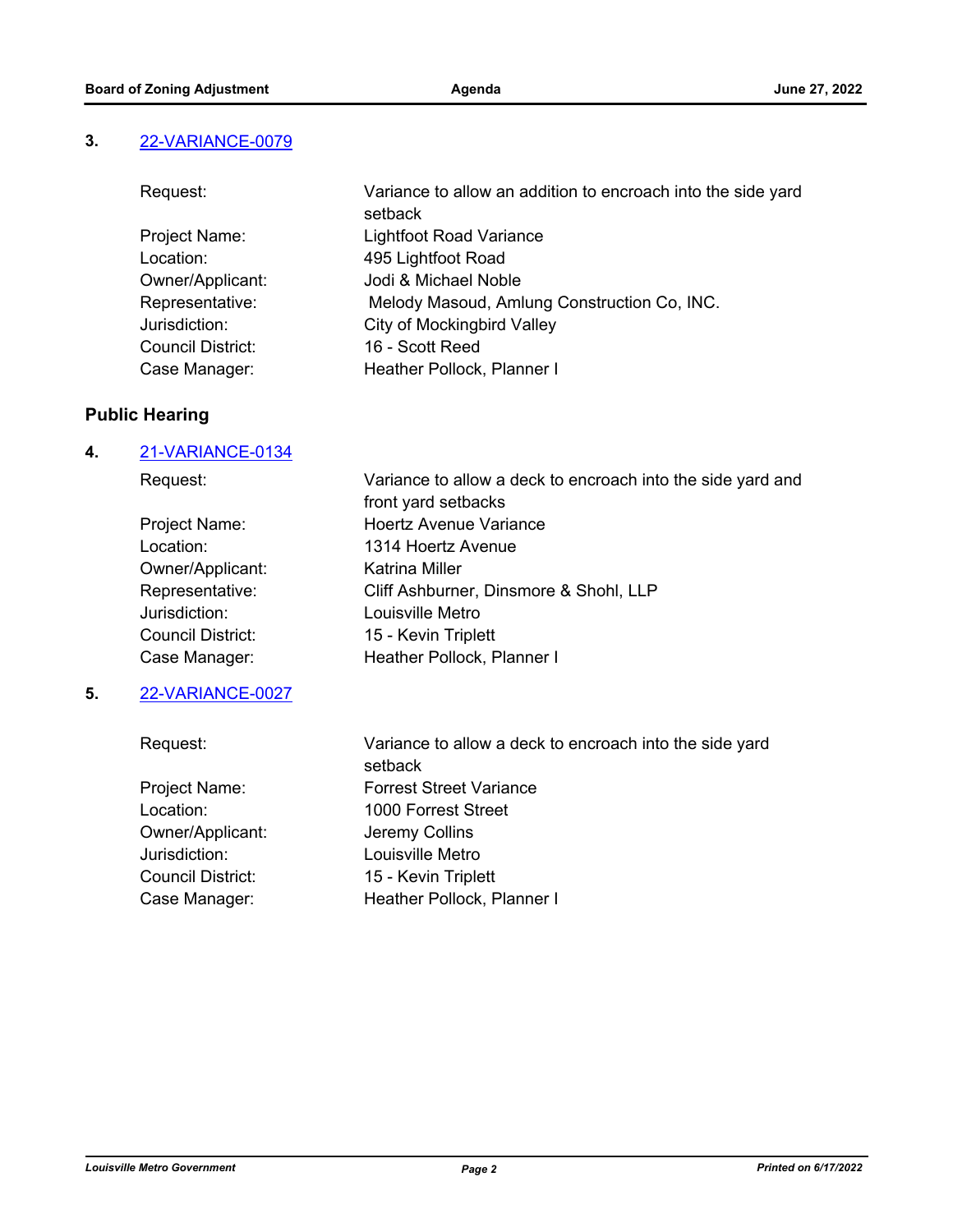## **6.** [22-VARIANCE-0051](http://louisville.legistar.com/gateway.aspx?m=l&id=/matter.aspx?key=60812)

| Request:          | Variance to allow a structure to exceed the maximum allowed |
|-------------------|-------------------------------------------------------------|
|                   | setback in the Suburban Marketplace Corridor form           |
| Project Name:     | Hurstbourne Pointe                                          |
| Location:         | 8308 Watterson Trail                                        |
| Owner:            | Hurstbourne Point LLC                                       |
| Applicant:        | Hurstbourne Point LLC                                       |
| Representative:   | Milestone Design Group                                      |
| Jurisdiction:     | Louisville Metro                                            |
| Council District: | 26 - Brent Ackerson                                         |
| Case Manager:     | Dante St. Germain, AICP, Planner II                         |

#### **7.** [22-VARIANCE-0059](http://louisville.legistar.com/gateway.aspx?m=l&id=/matter.aspx?key=60815)

| Request:          | Variance to Exceed the maximum front yard setback |
|-------------------|---------------------------------------------------|
| Project Name:     | <b>Key Family Dentistry</b>                       |
| Location:         | 6305 E Manslick Rd                                |
| Owner:            | Parkway Professionals LLC                         |
| Applicant:        | Parkway Professionals LLC                         |
| Representative:   | QK4                                               |
| Jurisdiction:     | Louisville Metro                                  |
| Council District: | 23 - James Peden                                  |
| Case Manager:     | Jay Luckett, AICP, Planner II                     |
|                   |                                                   |

the side yard setback

#### **8.** [22-VARIANCE-0064](http://louisville.legistar.com/gateway.aspx?m=l&id=/matter.aspx?key=60811)

#### Request: Variance to allow a fence to exceed the maximum height in

Project Name: Mike's Carwash Fence Variance Location: 2962 Breckenridge Lane Owner/Applicant: Mike's No 58, LLC Representative: Eddie Krieger, Mike's Carwash Jurisdiction: Louisville Metro Council District: 26 - Brent Ackerson Case Manager: Heather Pollock, Planner I

## **9.** [22-CAT3-0006](http://louisville.legistar.com/gateway.aspx?m=l&id=/matter.aspx?key=60810)

Request: A Category 3 Development Plan with 2 Variances and 2 **Waivers** Project Name: Beecher Terrace Phase IV Location: 1200 W Jefferson Street Owner/Applicant: Louisville Metro Housing Authority / Civil Design, INC. Jurisdiction: Louisville Metro Council District: 4 - Jecorey Arthur Case Manager: Molly Clark, Planner I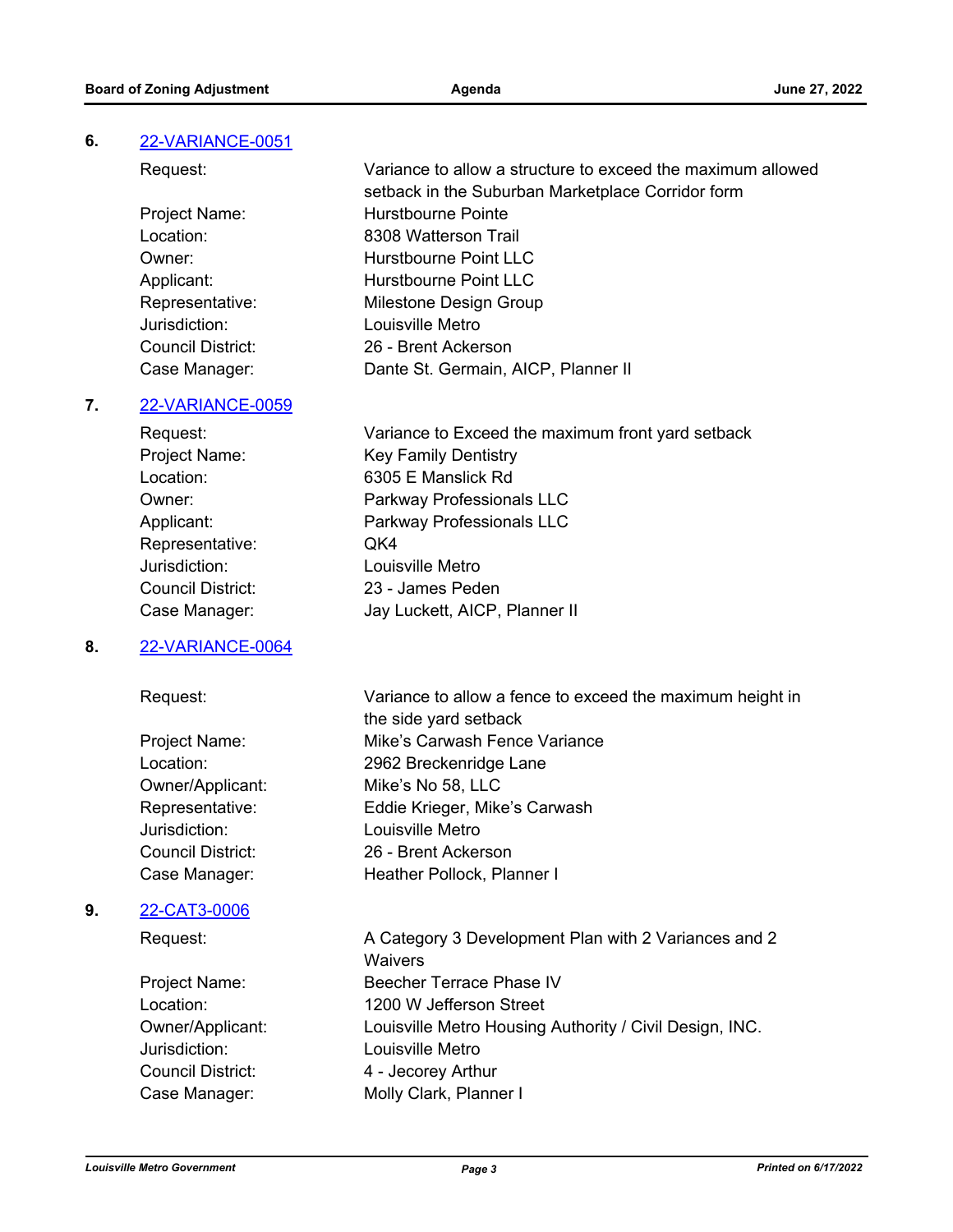## **10.** [22-NONCONFORM-0013](http://louisville.legistar.com/gateway.aspx?m=l&id=/matter.aspx?key=60816)

Request: Change in nonconforming use from a package liquor store (no on-site alcohol consumption allowed) to an office, professional and business. Project Name: 701 E Kentucky St Change in Nonconformance Location: 701 E. Kentucky Street Owner: E Kentucky Property MDR, LLC Applicant: Julie A. Metzinger Jurisdiction: Louisville Metro Council District: 4 - Jecorey Arthur Case Manager: Zach Schwager, Planner I

#### **11.** [22-CUP-0028](http://louisville.legistar.com/gateway.aspx?m=l&id=/matter.aspx?key=60814)

Request: Conditional Use Permit for a proposed commercial kennel Project Name: Pet Suites Commercial Kennel Location: 9017 Taylorsville Road Owner: **HMA Property Holdings, LLC** Applicant: Keith Demchinski - Beta Equity Investments, LLC Representative: Jon Baker - Wyatt, Tarrant & Combs, LLP Jurisdiction: Louisville Metro Council District: 11 - Kevin Kramer Case Manager: Zach Schwager, Planner I

#### **12.** [22-CUP-0057](http://louisville.legistar.com/gateway.aspx?m=l&id=/matter.aspx?key=60817)

Owner/Applicant: Adam Hicks Jurisdiction: Louisville Metro

#### **13.** [21-MCUP-0007](http://louisville.legistar.com/gateway.aspx?m=l&id=/matter.aspx?key=60819)

Jurisdiction: Louisville Metro

Request: Conditional Use Permit to allow short term rental of dwelling unit that is not the primary residence of the host Project Name: McGill Drive Short Term Rental Location: 4410 McGill Drive Council District: 15 - Kevin Triplett Case Manager: Heather Pollock, Planner I

Request: Modified Conditional Use Permit to allow for additions to the principal existing structure and 45 new parking spaces Project Name: Portland Christian School Location: 8507 Westport Road Owner: Portland Christian School System Applicant: Mark Madison - Milestone Design Group, Inc. Council District: 7 - Paula McCraney Case Manager: Zach Schwager, Planner I